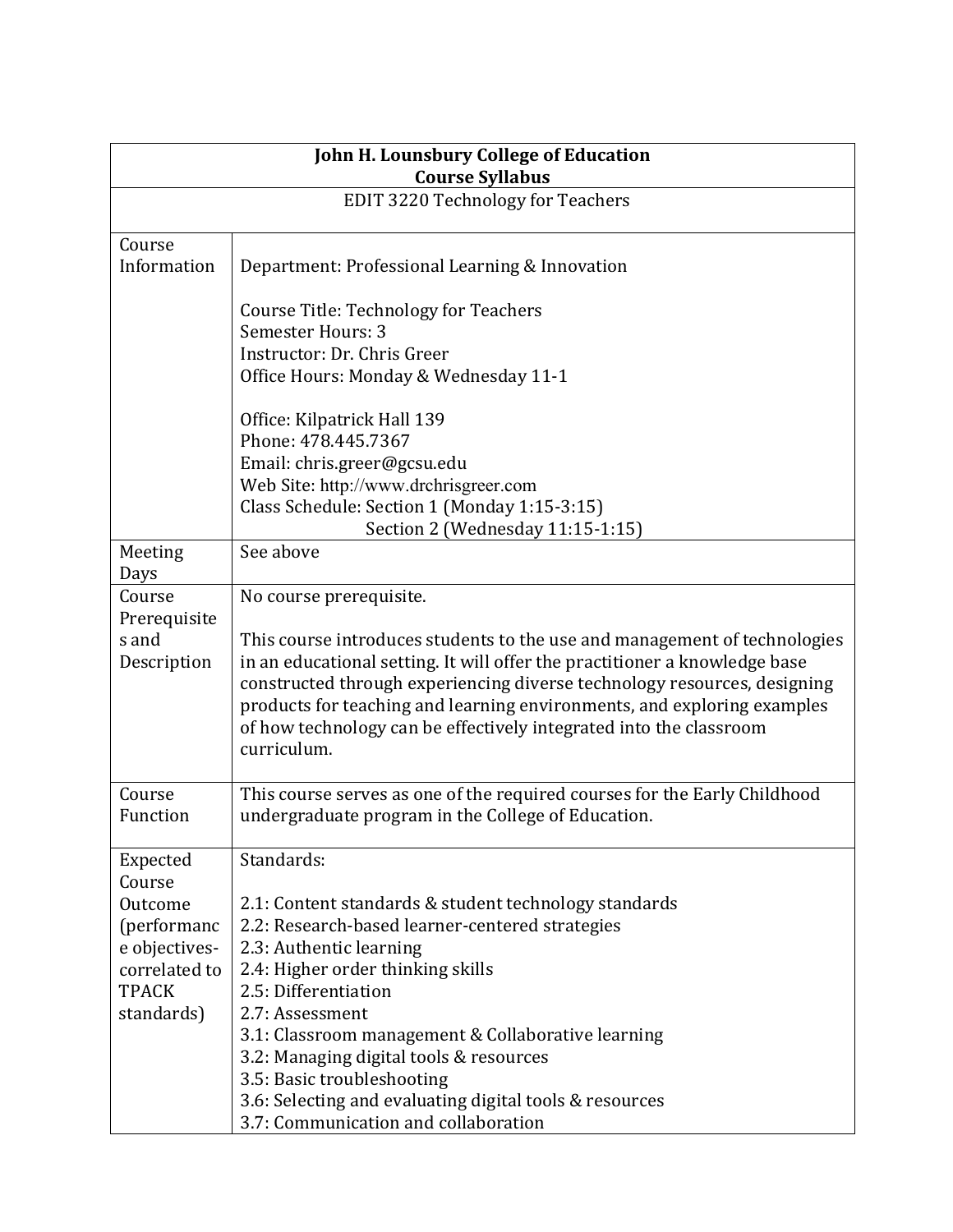|                                          | 4.2: Safety, healthy, legal, & ethical use                                                                                                                                                                                                                                                                                                                                                                                                                                                                                                                                                                                                                                                                                                                                                                                                                                                                                                                                                                                                                                                 |
|------------------------------------------|--------------------------------------------------------------------------------------------------------------------------------------------------------------------------------------------------------------------------------------------------------------------------------------------------------------------------------------------------------------------------------------------------------------------------------------------------------------------------------------------------------------------------------------------------------------------------------------------------------------------------------------------------------------------------------------------------------------------------------------------------------------------------------------------------------------------------------------------------------------------------------------------------------------------------------------------------------------------------------------------------------------------------------------------------------------------------------------------|
|                                          | Objectives:                                                                                                                                                                                                                                                                                                                                                                                                                                                                                                                                                                                                                                                                                                                                                                                                                                                                                                                                                                                                                                                                                |
|                                          | Demonstrate introductory knowledge, skills, and understanding of<br>$\bullet$<br>concepts related to technology<br>Determine how various technology tools might benefit teaching and<br>$\bullet$<br>learning processes, based on ISTE and TPACK standards<br>Use technology to enhance personal productivity as a teacher<br>$\bullet$<br>Demonstrate a working knowledge of various tools such as Web 2.0 and<br>$\bullet$<br>Multimedia production tools<br>Identify, evaluate, and utilize online educational resources<br>$\bullet$<br>Design and develop technology-enhanced instructional materials by<br>$\bullet$<br>considering learner characteristics, technology affordances, and<br>content/technology standards<br>Recognize various implications for computer use in K-12 schools and<br>$\bullet$<br>other educational settings<br>Reflect on literature and course activities related to technology use in<br>$\bullet$<br>educational settings<br>Develop a professional website that contains all of the projects that you<br>$\bullet$<br>have created in this course |
| Required                                 | Required text:                                                                                                                                                                                                                                                                                                                                                                                                                                                                                                                                                                                                                                                                                                                                                                                                                                                                                                                                                                                                                                                                             |
| $Text(s)$ ,<br>Materials,<br>and Reading | Readings from content-related journals, magazines, and other online<br>resources. These will be provided to students in a timely manner.                                                                                                                                                                                                                                                                                                                                                                                                                                                                                                                                                                                                                                                                                                                                                                                                                                                                                                                                                   |
| Lists                                    | <b>Required Materials:</b>                                                                                                                                                                                                                                                                                                                                                                                                                                                                                                                                                                                                                                                                                                                                                                                                                                                                                                                                                                                                                                                                 |
|                                          | Dropbox or Google Drive account<br>Livetext account                                                                                                                                                                                                                                                                                                                                                                                                                                                                                                                                                                                                                                                                                                                                                                                                                                                                                                                                                                                                                                        |
|                                          | <b>Required Systems:</b>                                                                                                                                                                                                                                                                                                                                                                                                                                                                                                                                                                                                                                                                                                                                                                                                                                                                                                                                                                                                                                                                   |
|                                          | The JHL COE has adopted LiveText to manage our assessment system.<br>٠<br>Each student in every degree program will be required to purchase an<br>account with LiveText and use it in various courses throughout the<br>program. It can be obtained from http://www.livetext.com/. If you have<br>questions regarding LiveText, please feel free to contact me. In<br>particular, your work in LiveText will lead to a culminating Professional<br>Portfolio, a unit-wide decision point. In this course, LiveText will be<br>used for submitting selected assignment. Some of these assignments<br>may be included in your end-of-degree program e-portfolio.                                                                                                                                                                                                                                                                                                                                                                                                                             |
| Class                                    | Attendance to this course is mandatory. You will not receive an A in this<br>$\bullet$                                                                                                                                                                                                                                                                                                                                                                                                                                                                                                                                                                                                                                                                                                                                                                                                                                                                                                                                                                                                     |
| Expectations                             | course if you miss more than 2 required classes this semester,                                                                                                                                                                                                                                                                                                                                                                                                                                                                                                                                                                                                                                                                                                                                                                                                                                                                                                                                                                                                                             |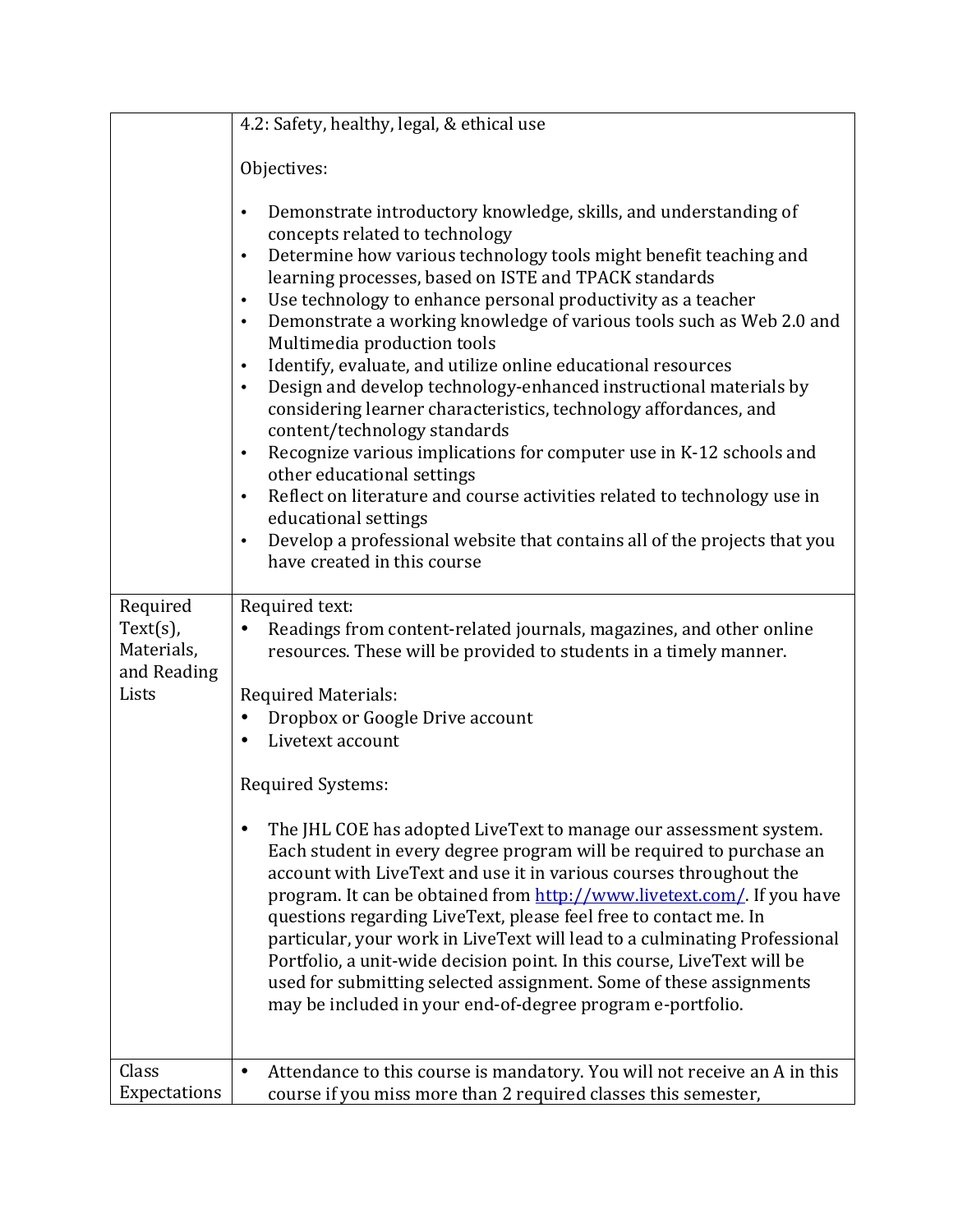| regardless of how well you do on your projects. I track attendance every<br>class.                                                                                                                                                                                                                                                                                                                                                                                                                                                     |
|----------------------------------------------------------------------------------------------------------------------------------------------------------------------------------------------------------------------------------------------------------------------------------------------------------------------------------------------------------------------------------------------------------------------------------------------------------------------------------------------------------------------------------------|
| Using your cell phone or social media during class time will result in a<br>lower class participation grade.                                                                                                                                                                                                                                                                                                                                                                                                                           |
| Students are expected to complete the assignment(s) for this course on<br>time and in an exceptional manner. All students are also required to<br>turn in assignments as requested. It is the students' responsibility to<br>double-check assignment requirements as they work on and verify the<br>accuracy of their assignment submissions before and after submitting<br>them. Please remember your submitted work represents you.                                                                                                  |
| All work in this course must be yours and only yours. You will create all<br>projects from scratch and any evidence to the contrary will result in<br>total loss of credit.                                                                                                                                                                                                                                                                                                                                                            |
| Assignments will not be accepted more than one week after the posted<br>due date. See the Assessment and Evaluation of Content and Activities<br>section for more detailed assignment submission policy. If an<br>assignment is submitted late (after the posted due date but within<br>the one-week limit), the highest possible grade will be 80%. This<br>grading time frame will be strictly enforced. It not only contributes to<br>timely submission and assessment, it demonstrates your student and<br>career professionalism. |
| As we are dealing with technology, please do not wait until the last<br>minute to complete and submit your assignment(s). Students are<br>expected to contact the instructor in advance of the submission<br>deadlines if they have any questions and concerns regarding<br>assignments and technical issues.                                                                                                                                                                                                                          |
| Engage often, actively, and respectfully. Meaningful learning happens<br>when members of a learning community contribute actively to the<br>knowledge construction process. Participate actively in discussions.<br>Treat others with common courtesy and respect all views. A productive<br>debate of ideas is important for your learning as well as establishing a<br>learning community.                                                                                                                                           |
| Help each other with a spirit of cooperation. Peers play critical roles in<br>each other's learning. Help and learn from each other.                                                                                                                                                                                                                                                                                                                                                                                                   |
| Incomplete grades will only be given in extremely unusual<br>circumstances. Please discuss in advance with me any extraordinary<br>circumstances that may cause a problem in our meeting deadlines. Do                                                                                                                                                                                                                                                                                                                                 |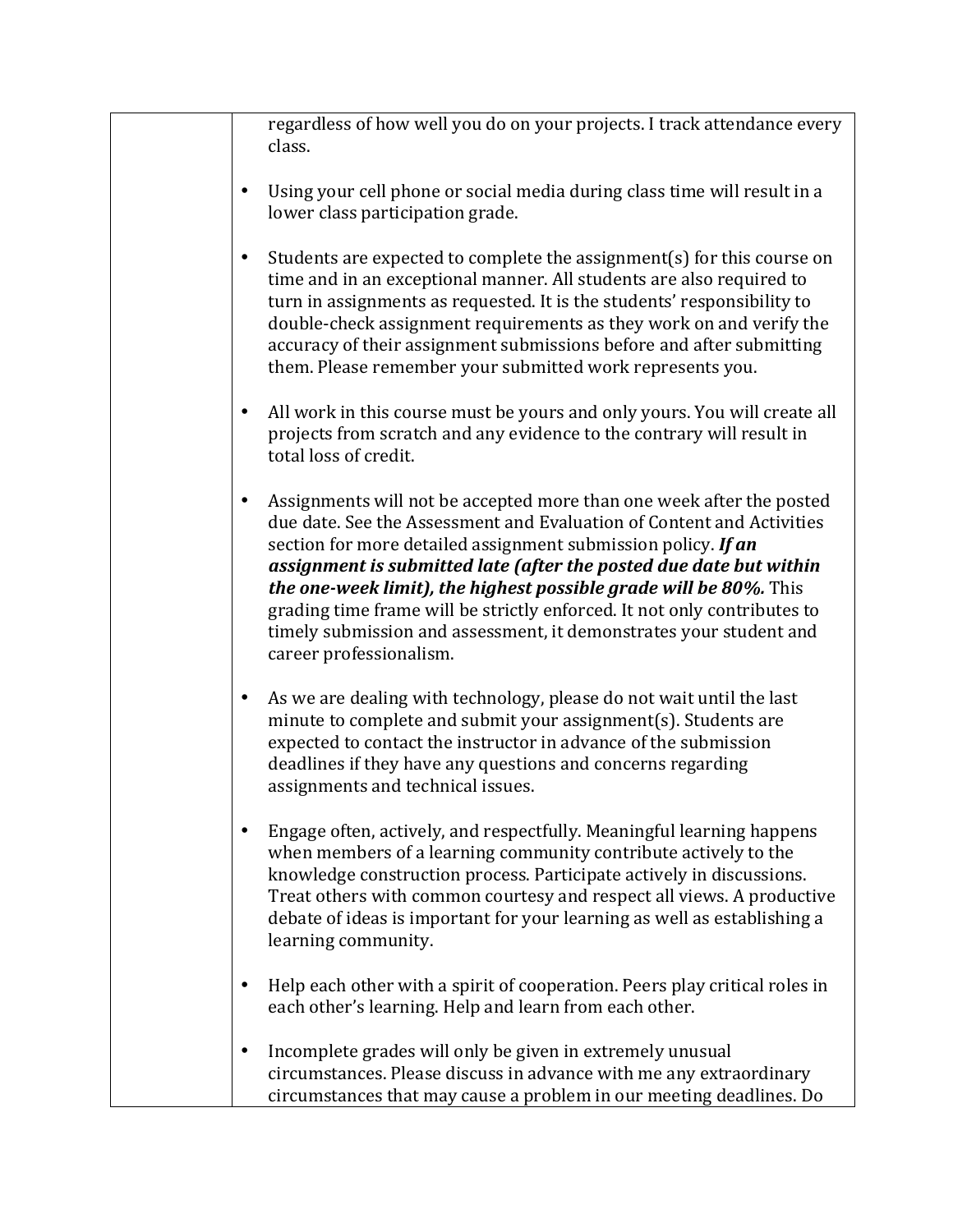|            | not wait until the end of the term to discuss problems. Contact me if and<br>when they arise so we can discuss issues and solutions. |
|------------|--------------------------------------------------------------------------------------------------------------------------------------|
| Course     | Student learning will take the form of but is not limited to the following:                                                          |
| Activities | Technology projects<br>$\bullet$                                                                                                     |
|            | Reviewing and researching online resources<br>٠                                                                                      |
|            | Individual and small group projects<br>٠                                                                                             |
|            | Class teaching demonstration<br>٠                                                                                                    |
|            |                                                                                                                                      |
| Outline of | Foundations of technology integration<br>$\bullet$                                                                                   |
| Course     | Enhancing communication and collaboration<br>٠                                                                                       |
| Content    | Enhancing creativity and innovation<br>٠                                                                                             |
|            | Enhancing critical thinking and problem solving<br>٠                                                                                 |
|            |                                                                                                                                      |
| Assessment | Prior to mid-semester, you may receive feedback on your academic                                                                     |
| and        | performance in this course. Scoring guides and/or rubrics for assignments                                                            |
| Evaluation | will be available in Livetext. These documents will allow students to                                                                |
| of Content | become familiar with expectations.                                                                                                   |
| and        |                                                                                                                                      |
| Activities | You are welcome to show me assignments for formative feedback ahead of                                                               |
|            | required submission times                                                                                                            |
|            |                                                                                                                                      |
|            | <b>Course assignments</b>                                                                                                            |
|            | Attendance & Participation: 100<br>٠                                                                                                 |
|            | Technology Quiz: 50<br>٠                                                                                                             |
|            | Final Professional Website: 150<br>٠                                                                                                 |
|            | <b>Concept Mapping: 50</b><br>٠                                                                                                      |
|            | Electronic Whiteboard Project: 100<br>٠                                                                                              |
|            | Digital Storytelling: 100<br>٠                                                                                                       |
|            | Google or Apple Certification: 50                                                                                                    |
|            | <b>Using Tablets: 100</b>                                                                                                            |
|            | Digital Video Filming and Editing: 100                                                                                               |
|            | Online Teaching and Learning: 50<br>٠                                                                                                |
|            |                                                                                                                                      |
|            | Total: 850 possible points                                                                                                           |
| Diversity  | The College of Education recognizes that society is a unique mixture of                                                              |
| Concerns   | diverse individuals. Diversity encompasses issues of gender, race, age,                                                              |
|            | ethnicity, socioeconomic status, sexual orientation, ability, color, country of                                                      |
|            | origin and more. The COE values and respects the diversity of individuals                                                            |
|            | and seeks to prepare students who will be capable of working effectively                                                             |
|            | with individuals of varying characteristics.                                                                                         |
|            | The COE will seek to provide learning experiences, both within and outside                                                           |
|            | of the classroom, that will foster understanding and appreciation of                                                                 |
|            | diversity in our students and will provide strategies to help students work                                                          |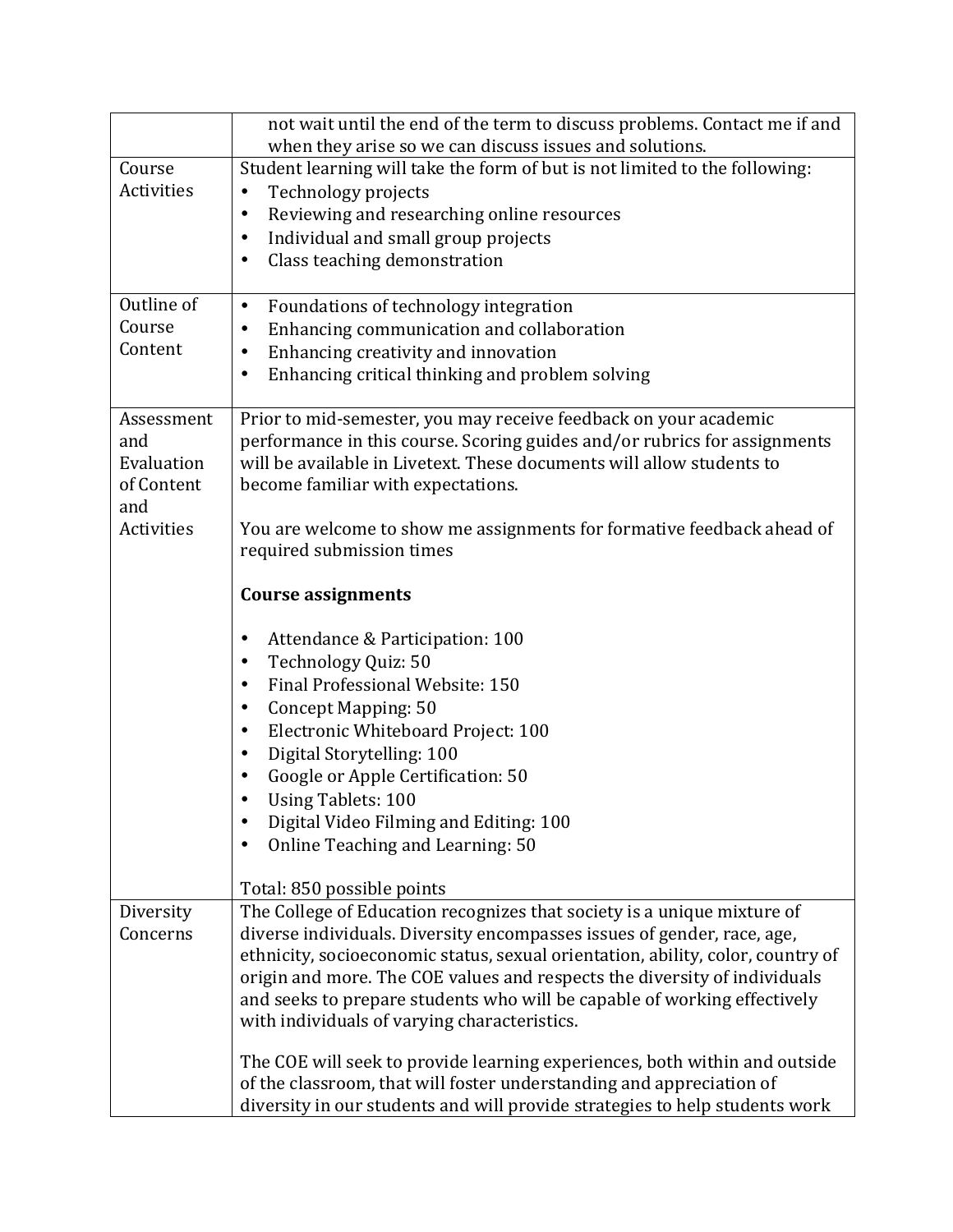|                        | effectively with diverse individuals in professional settings.                                                                                                                                                                                                                                                                                                                                                                                                                     |
|------------------------|------------------------------------------------------------------------------------------------------------------------------------------------------------------------------------------------------------------------------------------------------------------------------------------------------------------------------------------------------------------------------------------------------------------------------------------------------------------------------------|
| Standard               | <b>Honor Code</b>                                                                                                                                                                                                                                                                                                                                                                                                                                                                  |
| Additional<br>Elements | All students are expected to abide by the requirements of the Georgia<br>College & State University Honor Code as it applies to all academic work at<br>the University. Failure to abide by the Honor Code will result in serious<br>penalties. The Honor Code may be found at:<br>http://www.gcsu.edu/studentlife/handbook/code.htm                                                                                                                                               |
|                        | <b>Request for Modifications</b>                                                                                                                                                                                                                                                                                                                                                                                                                                                   |
|                        | If you have a disability as described by the Americans with Disabilities Act<br>(ADA) and the Rehabilitation Act of 1973, Section 504, you may be eligible<br>to receive accommodations to assist in programmatic and physical<br>accessibility.                                                                                                                                                                                                                                   |
|                        | Disability Services, a unit of the GCSU Office of Institutional Equity and<br>Diversity, can assist you in formulating a reasonable accommodation plan<br>and in providing support in developing appropriate accommodations to<br>ensure equal access to all GCSU programs and facilities. Course<br>requirements will not be waived, but accommodations may assist you in<br>meeting the requirements.                                                                            |
|                        | For documentation requirements and for additional information, we<br>recommend that you contact Disability Services located in Maxwell Student<br>Union at 478-445-5931 or 478-445-4233.                                                                                                                                                                                                                                                                                           |
|                        | <b>Fire Drills</b>                                                                                                                                                                                                                                                                                                                                                                                                                                                                 |
|                        | Fire drills will be conducted annually. In the event of a fire alarm, students<br>will exit the building in a quick and orderly manner through the nearest<br>hallway exit. Learn the floor plan and exits of the building. Do not use<br>elevators. If you encounter heavy smoke, crawl on the floor so as to gain<br>fresh air. Assist disabled persons and others if possible without<br>endangering your own life.<br>For more information on other emergencies, please visit: |
|                        | http://www.gcsu.edu/emergency/actionplanmain.htm                                                                                                                                                                                                                                                                                                                                                                                                                                   |
|                        | <b>Religious Observance Policy</b>                                                                                                                                                                                                                                                                                                                                                                                                                                                 |
|                        | Students are permitted to miss class in observance of religious holidays and<br>other activities observed by a religious group of which the student is a<br>member without academic penalty. Exercising of one's rights under this<br>policy is subject to the GC Honor Code. Students who miss class in<br>observance of a religious holiday or event are required to make up the                                                                                                 |